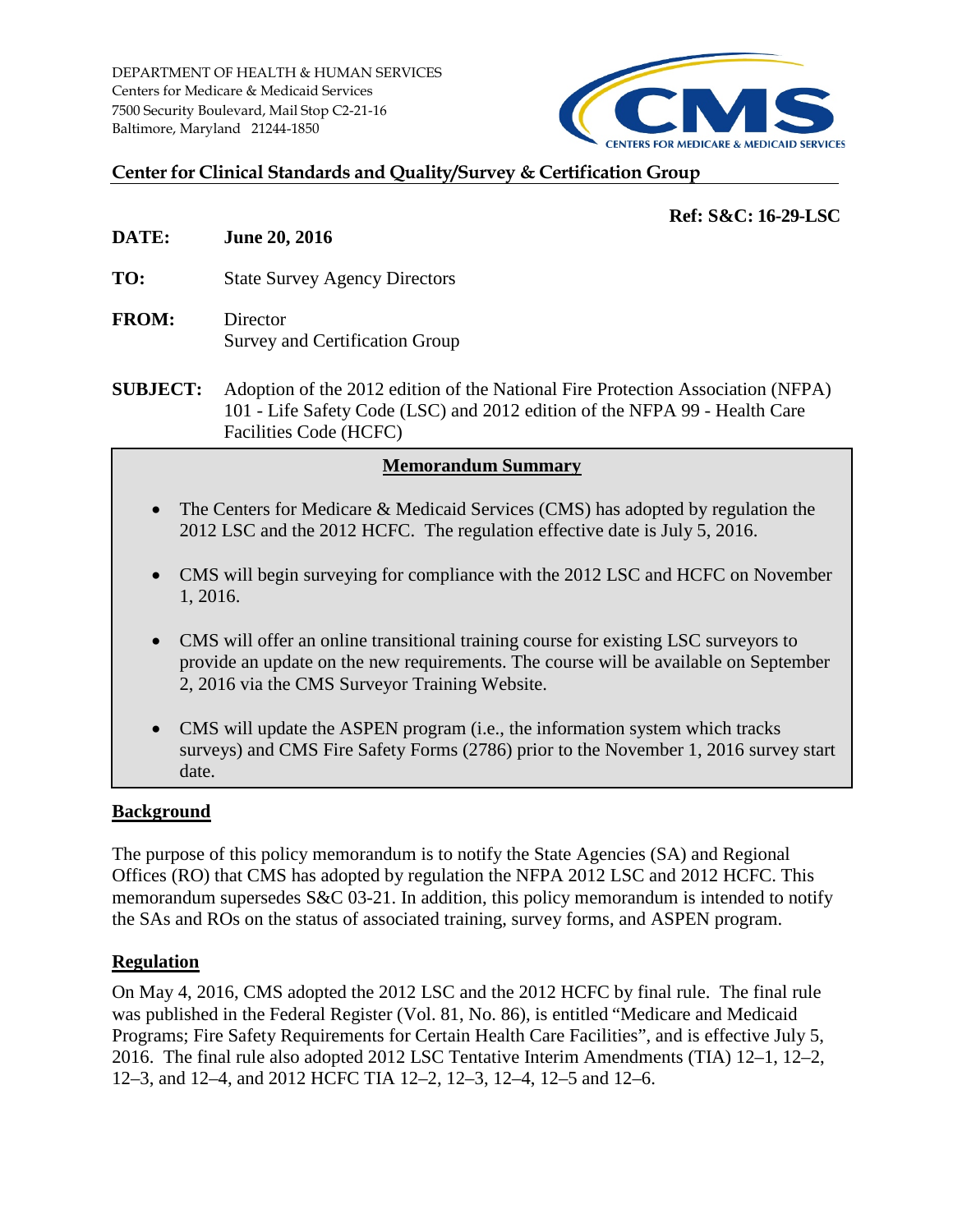#### Page 2 – State Survey Agency Directors

The final rule eliminates all references to the previously adopted 2000 edition of the LSC, and requires providers and suppliers to comply with the 2012 LSC with certain modifications, and the 2012 HCFC excluding chapters 7, 8, 12, and 13 by the effective date of July 5, 2016.

Buildings constructed before July 5, 2016 can meet Existing Occupancy requirements. In addition, buildings that receive design approval or building permits for construction before July 5, 2016 can meet Existing Occupancy requirements. All other building construction must meet New Occupancy requirements.

The final rule includes requirements for Religious Non-Medical Health Care Institutions (RNHCI), Ambulatory Surgical Centers (ASC), Hospice, Program of All-Inclusive Care for the Elderly (PACE),Hospitals, Long Term Care, Intermediate Care Facilities for Individuals with Intellectual Disabilities (ICFs/IID), and Critical Access Hospitals (CAH).

The final rules continues to allow CMS to waive, for periods deemed appropriate, specific provisions of the Life Safety Code, which would result in an unreasonable hardship upon a facility, providing the waiver will not adversely affect the health and safety of the patients.

The final rule also continues to allow the ability of a State to request that its State fire safety requirements, imposed by State law, be used in lieu of the 2012 edition of the LSC and HCFC with CMS.

# **Survey Process**

**CMS will begin surveying facilities for compliance with the 2012 edition of the LSC and HCFC on November 1, 2016.** In addition, this will allow CMS the opportunity to train existing surveyors, revise fire safety survey forms, and update the ASPEN program.

Surveyors will continue to use the current process, tags and forms until November 1, 2016. In instances where the survey process identified deficiencies that would be compliant under the 2012 LSC, a facility may verify compliance with the 2012 LSC as an acceptable plan of correction and the deficiency would not be cited.

The LSC shortened survey process, outlined in the CMS Survey and Certification letter (https://www.cms.gov/Medicare/Provider-Enrollment-and-

Certification/SurveyCertificationGenInfo/Downloads/Survey-and-Cert-Letter-13-22.pdf) will no longer be able to be used after October 31, 2016. CMS will analyze the data required to determine which facilities will be able to be surveyed using the shortened survey process. Any State that believes losing the shortened survey process for a period of time will cause it staffing and/or scheduling difficulty should contact their Regional Office immediately with their concerns. CMS will notify State Survey Agencies if the determination is made to use the LSC shortened survey process again.

**Training:** CMS will provide an online transition course for existing LSC surveyors. The transition course is intended to inform existing surveyors of the new regulatory requirements and instruct existing surveyors on how to apply the new Codes when surveying health care facilities.